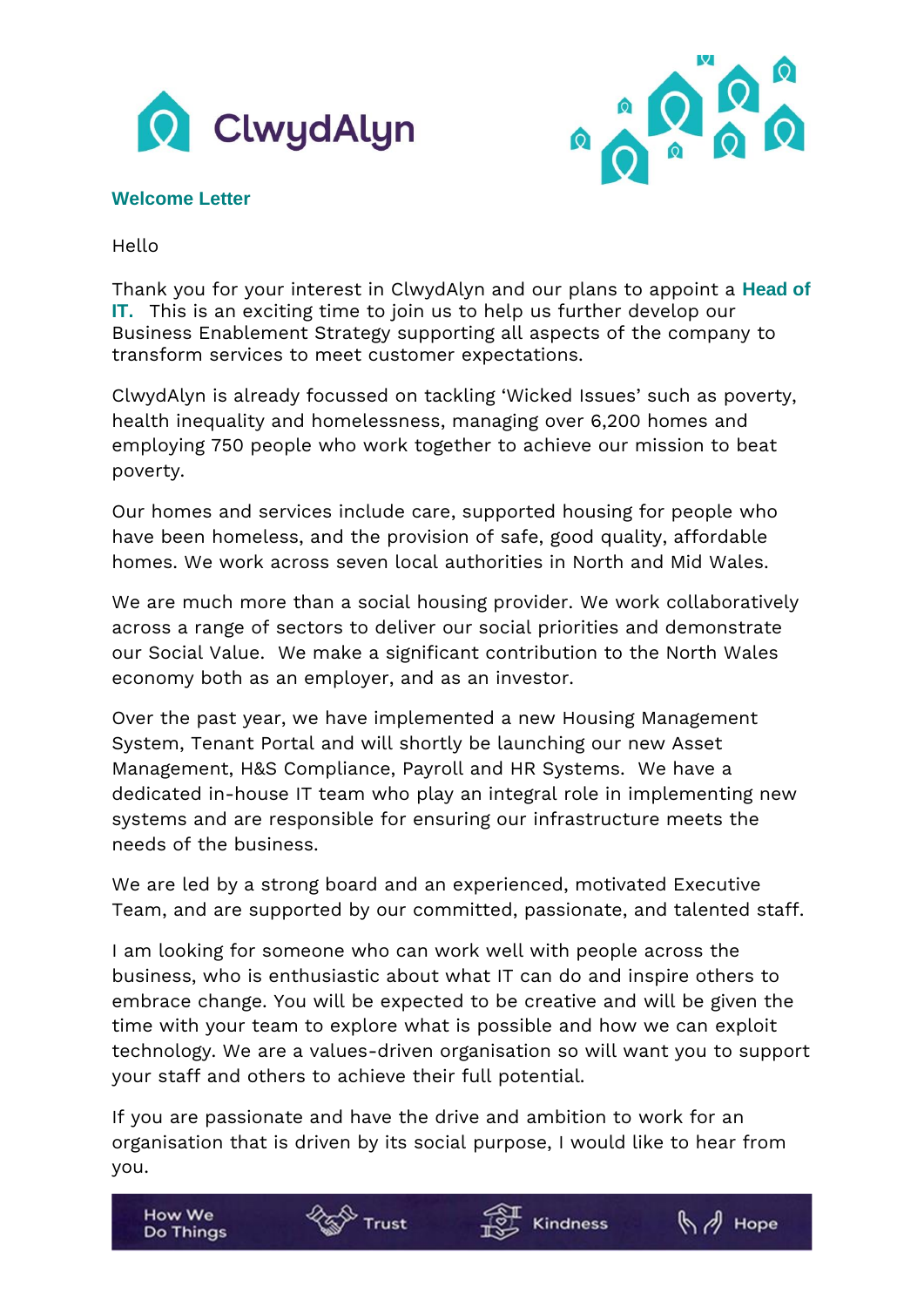



The information below provides you with a more detailed picture of the role and our organisation. Further background information can also be seen on our website and in our report - [environmental-social-and-governance-report-](https://www.clwydalyn.co.uk/media/documents/environmental-social-and-governance-report-2020-2021_en.pdf)[2020-2021\\_en.pdf \(clwydalyn.co.uk\)](https://www.clwydalyn.co.uk/media/documents/environmental-social-and-governance-report-2020-2021_en.pdf)

We work flexibly with all staff expected to make a positive contribution to our North Wales communities. Our St Asaph office, V72, is centrally located along the A55 North Wales corridor, 35 minutes from Chester, 45 minutes from Liverpool and an hour from Manchester. We are a proud Welsh company with English as our business language.

If you can provide the leadership, experience, and direction we are looking for, then I really look forward to hearing from you. If you are interested in discussing the opportunity further, please contact me on 07342 072210 or email me [paul.mcgrady@clwydalyn.co.uk](mailto:paul.mcgrady@clwydalyn.co.uk)

Kind regards

**Paul McGrady** Executive Director of Resources





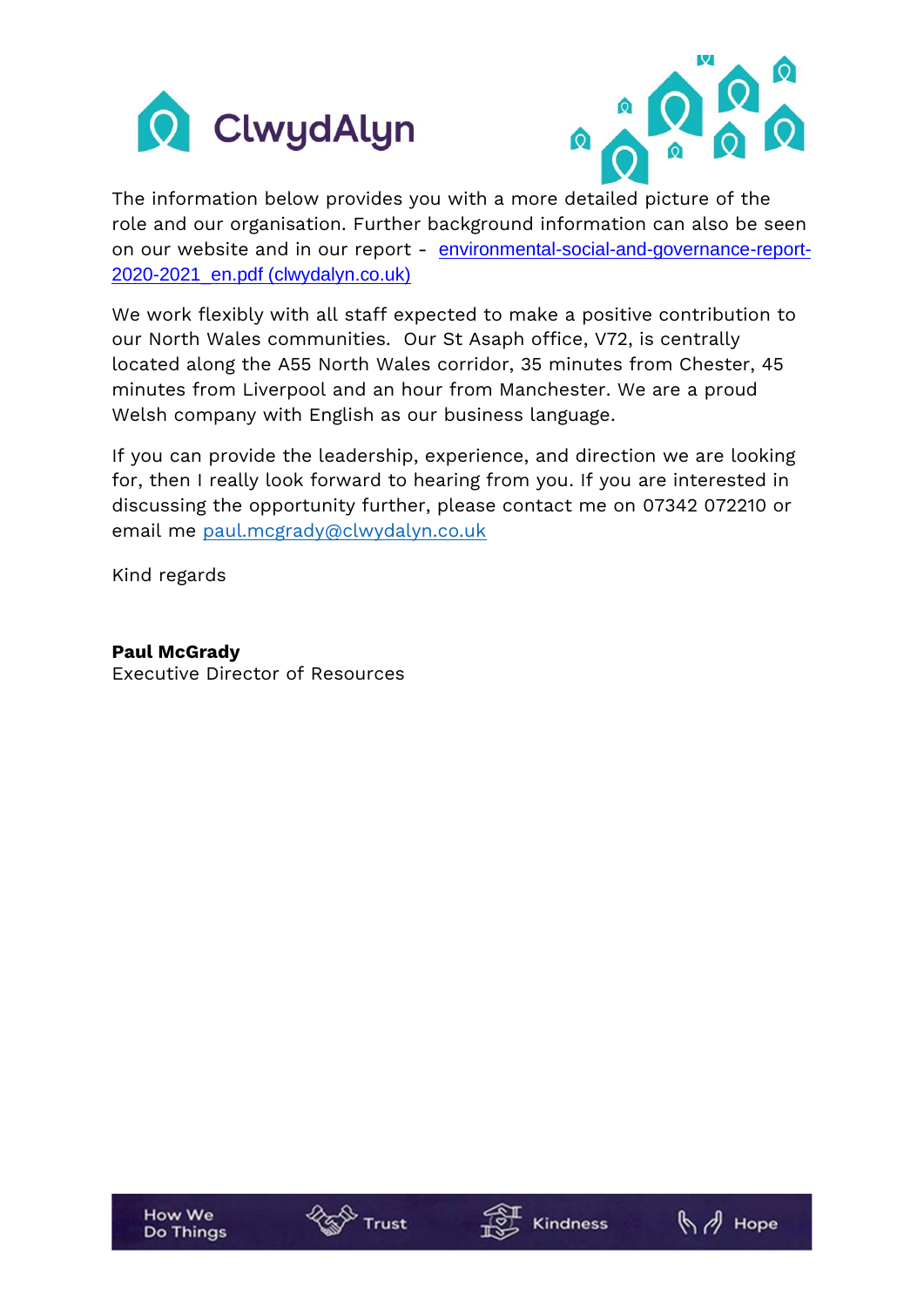



# **About ClwydAlyn**

### Our history

ClwydAlyn Housing Association was launched in October 1978 as a noncharitable Registered Social Landlord to answer the growing housing needs of the community in North Wales.

## Our development programme

We aim to grow the number of homes es we own and manage to over 7500 by 2025, our longer-term development plans for the Group are ambitious and underpinned by our Development and Investment Strategy. The development programme consists of new build and refurbishment projects including listed buildings and our activities deliver significant local benefits and investment in trades, suppliers, training and apprentices supporting the Welsh economy.

## Our social value priorities

Our mission is 'together to beat poverty' - we want everyone in North Wales to have access to excellent quality housing, and we want to work with partners to address the causes and impacts of poverty. In turn helping to enrich our communities by giving support where it's needed, whether that's helping people to get back into work, combating social isolation, supporting residents in fuel poverty, or providing access to nutritious food. We live by our Values of Hope, Trust and Kindness

## Our IT priorities

**How We** 

**Do Things** 

The requirements being placed on housing associations are increasing significantly and we will need to rely heavily on technology to support us. We are currently implementing several new major systems, and these will need to be completed and ensure they support the business. Our servers will be coming to the end of their useful lives shortly and we need to consider whether we move systems to being hosted externally. We also need to consider how technology can be used to reduce energy consumption, improve our understanding of assets, and remotely access equipment such as air source heat pumps to reduce costs of maintenance.

You will be responsible for the next iteration of our strategy to address these and many other pressures facing us.

**Kindness** 

Trust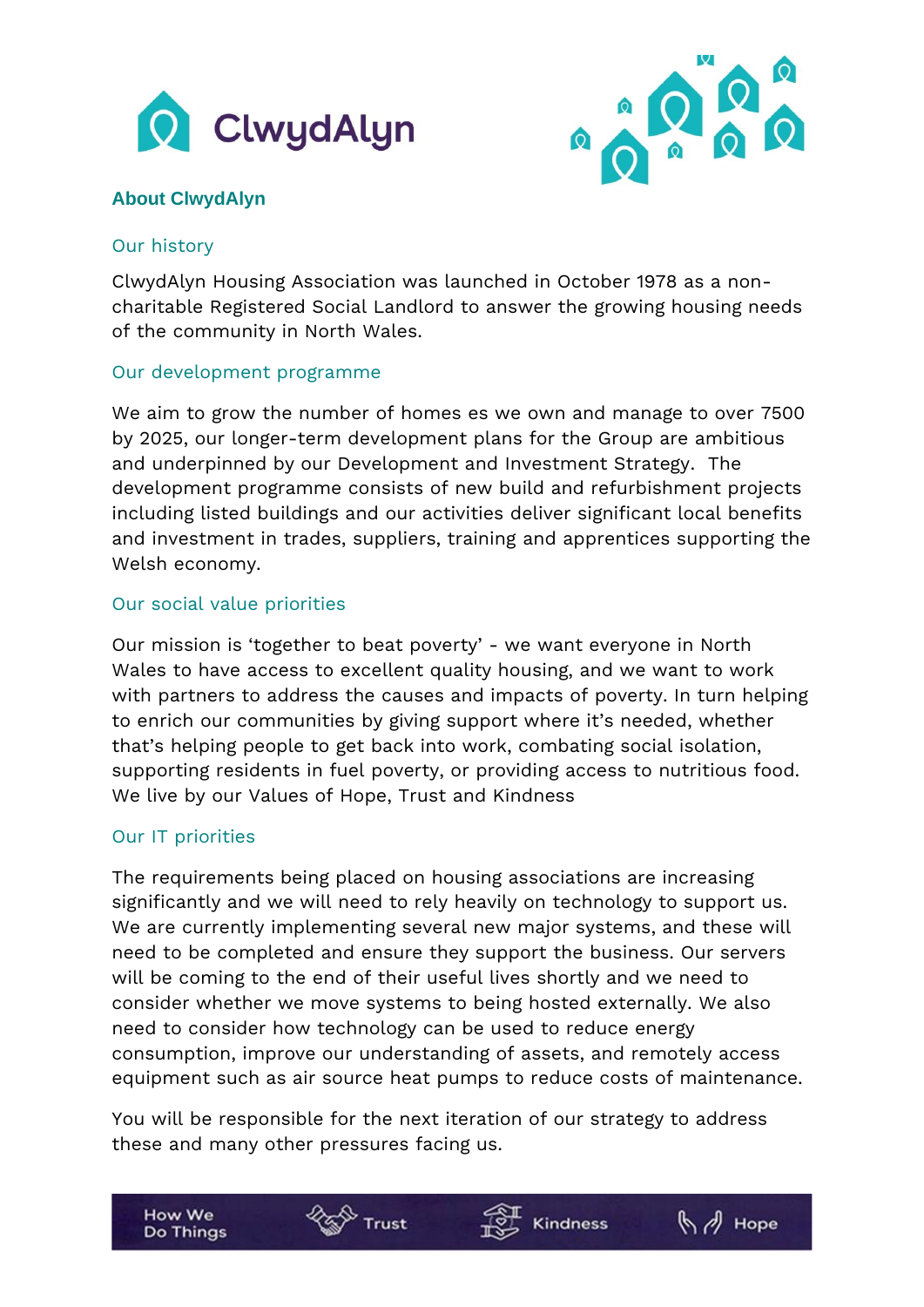



## Our Leadership

ClwydAlyn is led by a Board and Executive Management Team with a wide range of experience in relevant fields, who are responsible for leading the strategic direction to deliver our mission 'Together to Beat Poverty.' Further details can be found in our [business plan.](https://www.clwydalyn.co.uk/media/documents/corporate-plan-2020-25_en.pdf)

## Living and working in Wales

We are in an attractive part of North Wales; our Senior Leadership Team work flexibly, but typically live within commuting distance of St Asaph (in North Wales, Liverpool, Manchester, and Cheshire).

If you are new to the area, you can find out more about [Explore North Wales](https://www.gonorthwales.co.uk/explore)  - [GoNorthWales.co.uk](https://www.gonorthwales.co.uk/explore)

## **Role Overview - Head of IT**

As our Head of IT, you will be responsible for developing and driving the company's vision and strategic IT plans through our business enablement strategy. You will be responsible for managing an effective IT team to deliver innovative solutions and new ways of working across a very diverse organization.

As a strategic leader within the business, you will be expected to contribute to strategic plans, advise the Executive, the Board and other Heads of Service, providing ideas and challenge to improve services. You will also be responsible for safeguarding the company against security risks and ensuring data integrity.

## Responsibilities:

### **Innovation**

- **Q** Define the vision for technology and how it will support ClwydAlyn through its Business Enablement Strategy and aligning it with the Business Plan and Corporate Objectives.
- $\theta$  Identify emerging technologies and systems that would help the organization deliver improved services to our residents. Partnering with the Executive Leadership Team and the Senior Leadership Team to identify and exploit new digital business models and capabilities.

Kindness

Trust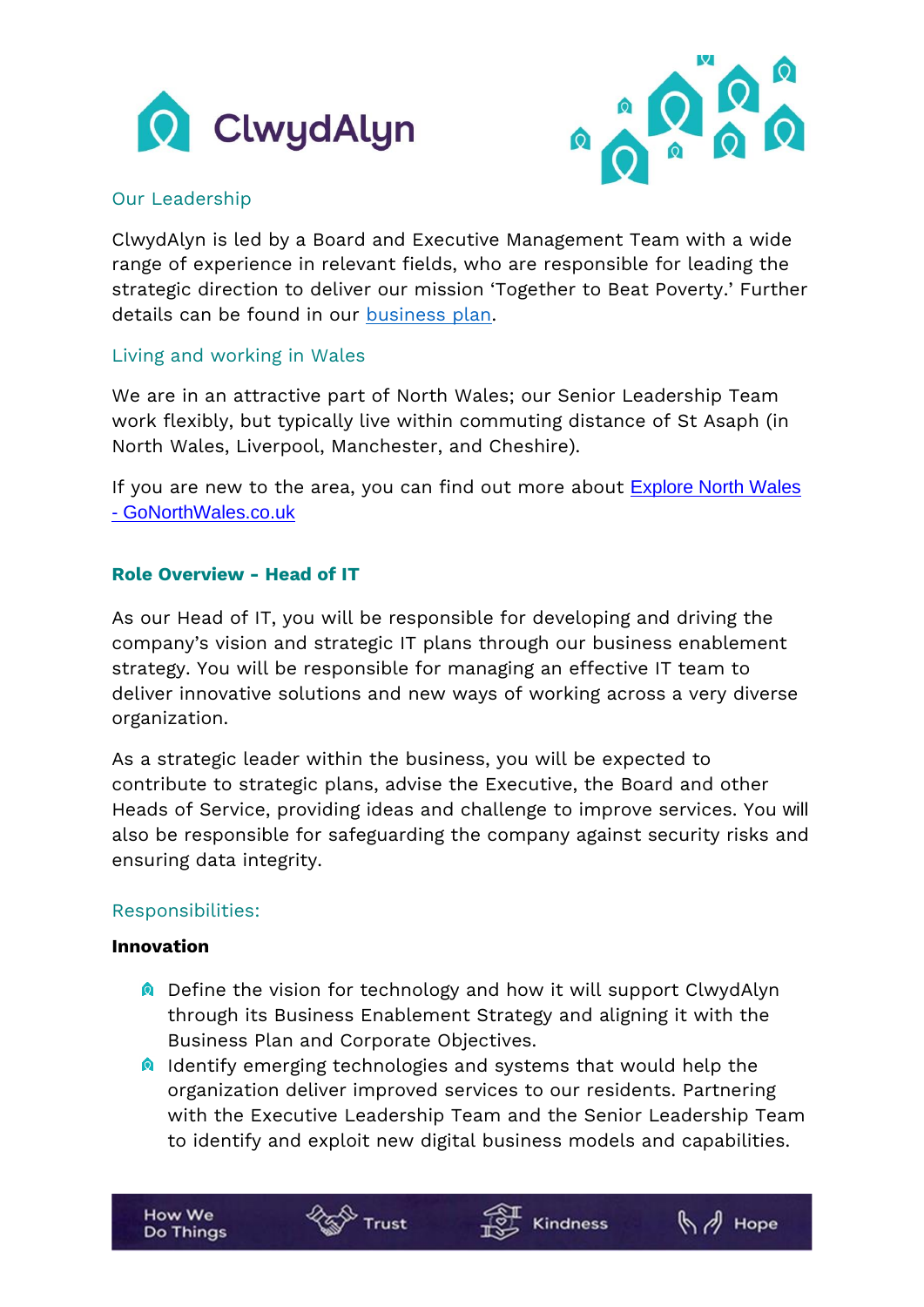



- **A** Lead innovation to explore how these emerging technologies can transform the business.
- **A** Making the business cases to help us decide which technologies to invest in and procure.
- **A** Help the business to prepare for change and disruption caused by technology and lead us through these changes.
- **Q** Support other innovation efforts throughout the business.
- **Q** Develop regional and national contacts and networks to influence the housing sector in Wales on IT issues.

## **Operational**

- $\theta$  Regularly evaluate the infrastructure and system architecture to ensure we are making the best use of opportunities. Establishing requirements in acquiring technology applications, services, systems and equipment.
- **A** Assess the potential risks of bringing new and emerging technologies into the organization and determine how to mitigate them.
- $\bullet$  Manage technology vendors and suppliers for the software, services and hardware procured. Negotiating and managing vendor contracts to cost, safety and procurement standards.
- **A** Working with departments, service leaders and residents to understand our service requirements to translate them into effective digital products and services
- $\theta$  Improving and/or digitizing the resident experience

Trust

**A** Ensuring that the appropriate risk assessments are made when introducing new information and operational technology into the organization

## **Security**

- $\bullet$  Ensure the confidentiality, integrity and availability of all systems, networks and data and compliance with all relevant data protection requirements.
- **A** Ensure robust cyber security measures are in place and that systems and data are protected from external threats.
- **A** Ensure appropriate disaster recovery and business continuity plans are in place and effective
- **A** Ensure services are available to a high standard and match the requirements of a business that runs services for vulnerable people 24 hours a day 7 days a week

**Kindness**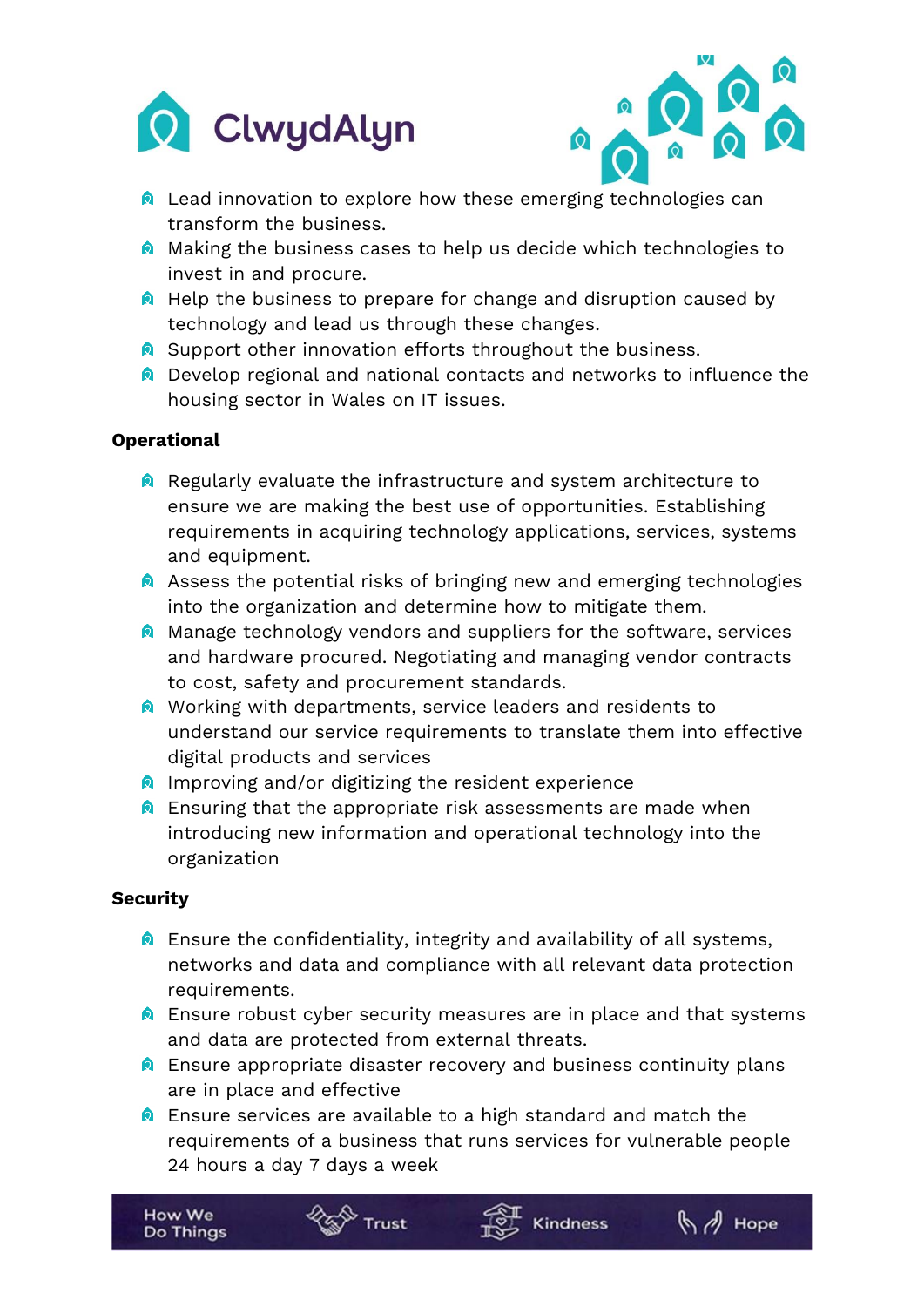



### **Your Team**

- **Q** Lead and inspire your team to always look for ways to improve how the company uses IT.
- $\bullet$  Ensure the support provided by them is always the best it can be and that they understand what goes on in the wider business.
- **Q** Develop talent, give your team opportunities, and encourage them to bring new ideas forward.

### **Values**

- **Q** ClwydAlyn's core values are trust, hope, and kindness. You should reflect these values when dealing with others.
- **Q** You should always be approachable and helpful, acting professionally with integrity and diligence and be open and honest in all your dealings and expect others to be transparent in how they work.
- **A** This is a leadership post, and we want you to be a role model for others, think creatively and work across departments to help them improve.

### **Knowledge & abilities**

- **O** Substantial experience leading IT teams
- **A** Evidence of development and delivery of IT strategies
- **Q** You will be involved with lots of diverse services supporting vulnerable people, so empathy and an ability to talk, jargon-free, to people is really important
- $\bigcirc$  Relevant degree level qualification
- **A** Evidence of ongoing professional and personal development
- **A** An understanding of the housing sector would be useful

| <b>Benefit</b> | <b>Details</b>                                                         |
|----------------|------------------------------------------------------------------------|
| Remuneration   | Salary range of 56,974 to 59,107 depending on<br>skills and experience |
| <b>Pension</b> | Social Housing Pension Scheme (SHPS)                                   |

### Main terms and conditions



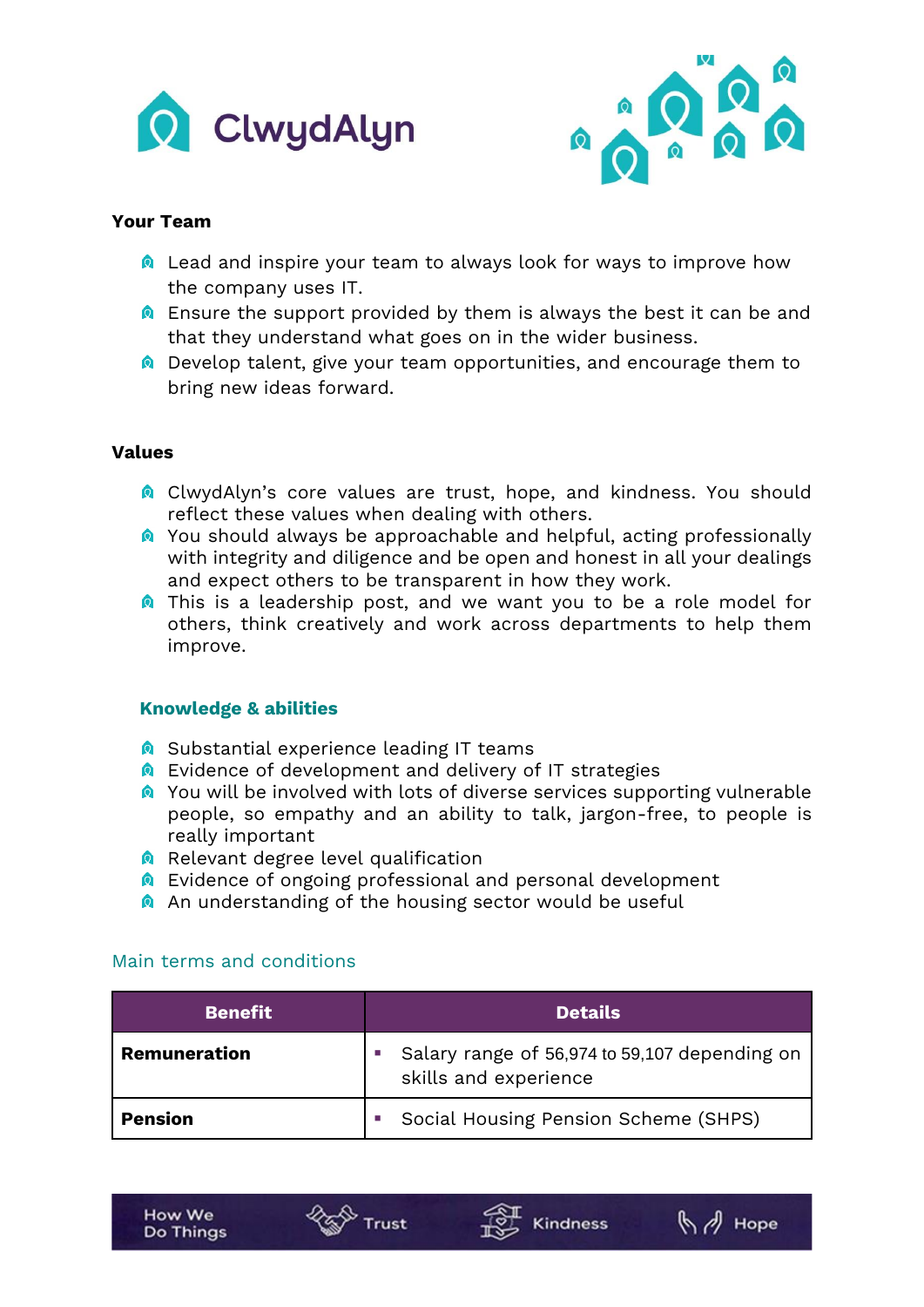



|                       | Defined contribution scheme, matched<br>contribution of up to 8%<br>Life Assurance linked to pension                                                                                           |
|-----------------------|------------------------------------------------------------------------------------------------------------------------------------------------------------------------------------------------|
|                       | membership $-3x$ salary                                                                                                                                                                        |
| <b>Annual leave</b>   | 30 days per annum plus Bank Holidays                                                                                                                                                           |
| <b>Other benefits</b> | Support with Continuing Professional<br>Development, Voluntary Benefit Scheme<br>including health scheme, recognition<br>scheme, cycle to work scheme, payment of<br>annual professional fees. |

## **Recruitment timetable**

| <b>Recruitment stage</b>      | <b>Date</b>            |
|-------------------------------|------------------------|
| Recruitment window opens      | 9.00am 22 June 2022    |
| Closing date for applications | 10.00am on 6 July 2022 |
| Initial Interviews*           | 13/14 July 2022        |
| Final Interviews*             | 19/20 July 2022        |

*\* Please note clearly in your Supporting Statement if you are unable to make any of the key dates.* 

## **Further information**

For further information about the recruitment process please contact Paul |McGrady, Executive Director of Resources on 07342072210 or email [Paul.mcgrady@clwydalyn.co.uk](mailto:Paul.mcgrady@clwydalyn.co.uk)

### How to apply

To apply for the **Head of IT**, please send the following to [Paul.mcgrady@ClwydAlyn.co.uk](mailto:Paul.mcgrady@ClwydAlyn.co.uk)